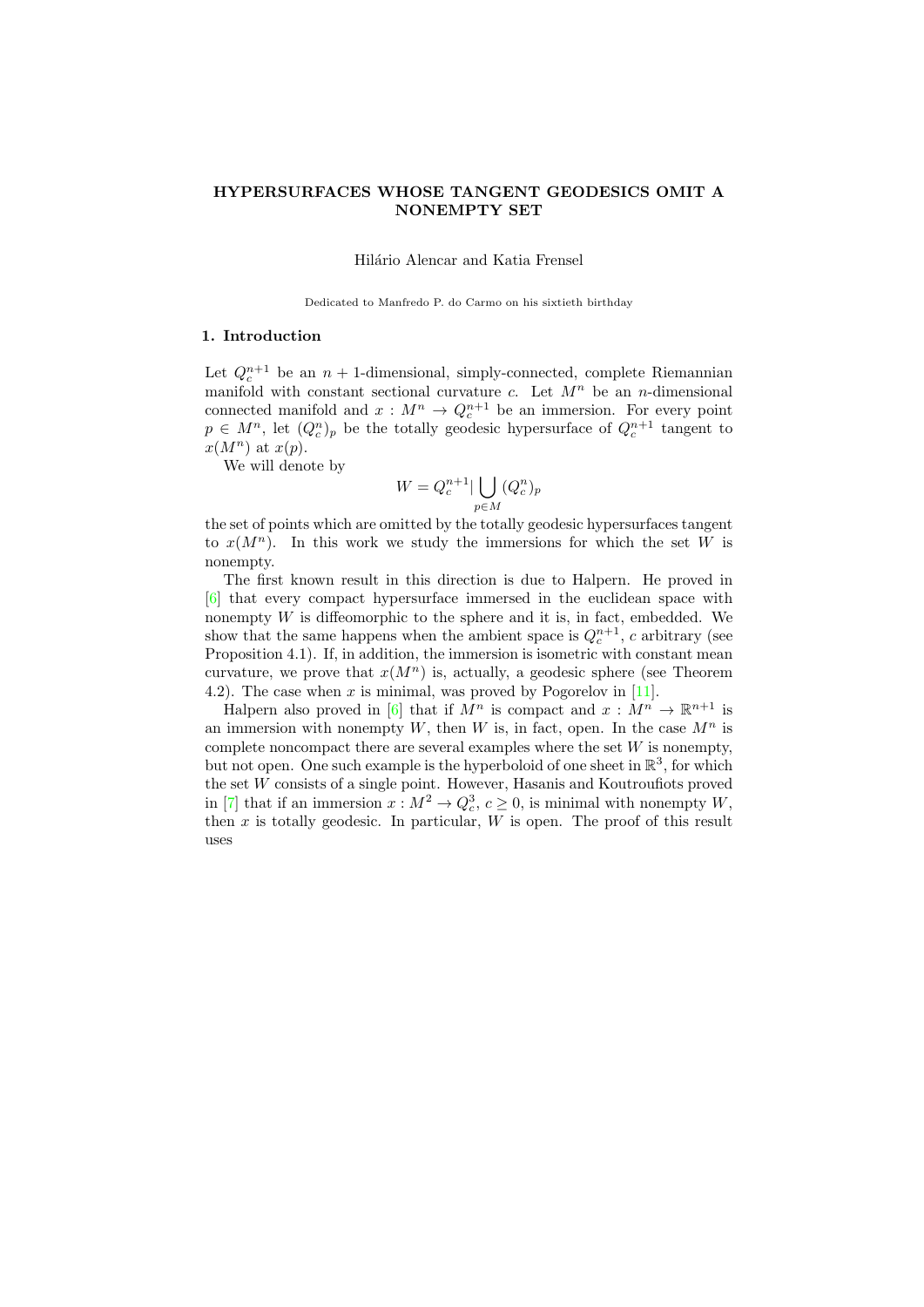strongly the hypothesis that  $M$  has dimension two. We show that the same holds for arbitrary dimensions if we assume, in addition, that the set  $W$  is open (Theorem 3.1). Recently, the first author, in his Doctoral thesis at IMPA, gave examples of nontotally geodesics minimal hypersurfaces in  $\mathbb{R}^{2n}$ ,  $n \geq 4$ , with nonempty W.

This paper is organized as follows. In section 2, we extend for  $Q_c^{n+1}$ , the notions of position vector and support function. This is essentially known (see, for instance, Heintze [\[8\]](#page-11-2)) but, since we need the details, we will present a full exposition. A geometric interpretation of the support function is also presented in this section. In section 3, we study minimal immersions with nonempty  $W$ . We prove Theorem (3.1) above and show that every minimal hypersurface in  $Q_c^{n+1}, c \leq 0$ , with nonempty W is stable. In section 4, we study the compact hypersurfaces in  $Q_c^{n+1}$  with nonempty W.

We would like to thank M. P. do Carmo for suggesting this topic to us and for some ideas that lead us to Theorem (3.1).

### 2. Support Function in Spaces of Constant Curvature

Let  $M^n$  be an oriented Riemannian manifold, and let  $x : M^n \to \mathbb{R}^{n+1}$  be an isometric immersion. Given  $p_0 \in \mathbb{R}^{n+1}$ , let  $X(p) = p - p_0$  be the position vector with origin  $p_0$ . The support function  $g : M^n \to \mathbb{R}$  of the immersion x is given by

$$
g(p) = \langle x(p), N(p) \rangle,
$$

where N is a unit normal vector field of x. We will extend, for  $Q_c^{n+1}$ ,  $c \neq 0$ , the notions of position vector and support function.

Let  $S_c$  be a solution of the equation  $y'' + cy = 0$ , with initial conditions  $y(0) = 0$  and  $y'(0) = 1$ . Then

$$
S_c(r) = \begin{cases} r, & \text{if } c = 0, \\ \sin(\sqrt{c} \ r) / \sqrt{c}, & \text{if } c > 0, \\ \sinh(\sqrt{-c} \ r) / \sqrt{-c}, & \text{if } c < 0. \end{cases}
$$

For every point  $p_0 \in Q_c^{n+1}$ , we will consider the function  $r(\cdot) = d(\cdot, p_0)$ , where d is the distance function of  $Q_c^{n+1}$ , and we will denote by grad r the gradient of the function r in  $Q_c^{n+1}$ . We know that when  $c = 0$  the position vector with origin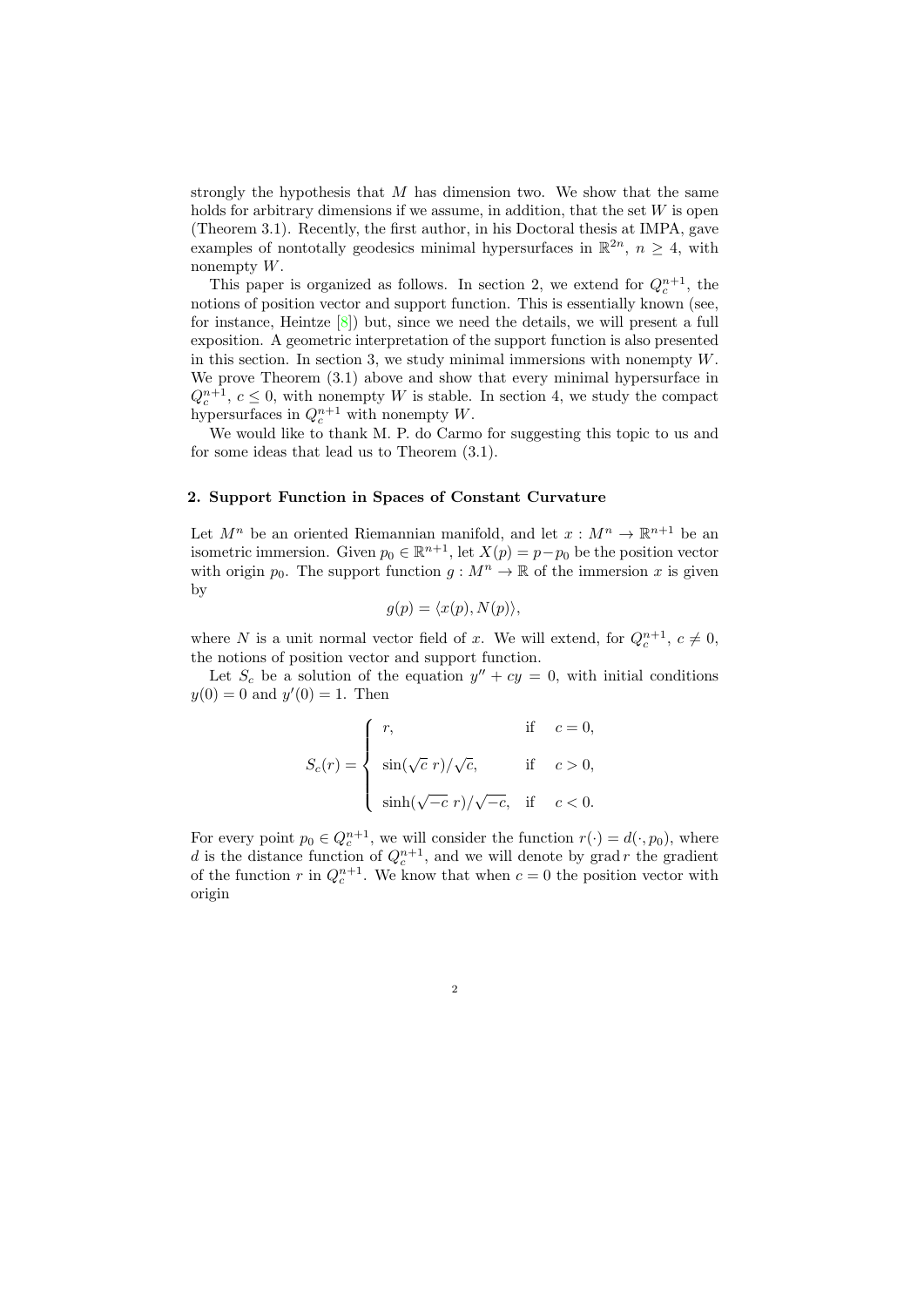$p_0$  is given by  $X(p) = S_0(r)$  grad r. By analogy, the vector field, in  $Q_c^{n+1}$ ,  $X(p) = S_c(r)$  grad r will be called *position vector* with origin  $p_0$ . When  $c > 0$ , the distance function is differentiable in  $Q_c^{n+1}/\{p_0, -p_0\}$ . Therefore, in this case, the position vector with origin  $p_0$  is differentiable in  $Q_c^{n+1}$  { $p_0, -p_0$ }.

Let  $M^n$  be an oriented Riemannian manifold,  $x : M^n \to Q_c^{n+1}$  an isometric immersion, and N an unit normal vector field of x. As in the case  $c = 0$ , the function  $g: M^n \to \mathbb{R}$  defined by  $g = \langle X, N \rangle$ , where X is the position vector with origin  $p_0$ , will be called the *support function* of the immersion x. In the case  $c > 0$ , this function is differentiable if  $x(M^n) \subseteq Q_c^{n+1} | \{p_0, -p_0\}.$ 

For the case  $c = 0$ ,  $|g(p)|$ ,  $p \in M<sup>n</sup>$ , is the distance from  $p<sub>0</sub>$  to the tangent hyperplane to  $x(M^n)$  at  $x(p)$ . We will now give a geometric interpretation of the support function g for  $c \neq 0$  that generalizes the above.

Exhibit the case  $c > 0$ , we will assume that  $Q_c^{n+1}$  is the sphere of radius  $1/\sqrt{c}$  in  $\mathbb{R}^{n+2}$ . Then,  $|g(p)|, p \in M^n$ , is the euclidean distance from the point  $p_0$  to the hyperplane which contains the totally geodesic hypersurface tangent to  $x(M^n)$ at  $x(p)$ . In fact, since

(1) 
$$
p_0 = \cos(\sqrt{c} \, r(p)) \, p - \frac{\sin(\sqrt{c} \, r(p))}{\sqrt{c}} \text{grad } r(p),
$$

we have

(2) 
$$
\langle p_0, N(p) \rangle = -\frac{\sin(\sqrt{c} \ r(p))}{\sqrt{c}} \langle \text{grad } r(p), N(p) \rangle = -g(p).
$$

So  $|g(p)| = |\langle p_0, N(p) \rangle|.$ 

In the case  $c < 0$ , let  $L^{n+2}$  be the euclidean space  $\mathbb{R}^{n+2}$  endowed with the Riemannian pseudo-metric  $\langle \langle \rangle \rangle$ , defined by

$$
\langle \langle v, w \rangle \rangle = v_1 w_1 + v_2 w_2 + \dots + v_{n+1} w_{n+1} - v_{n+2} w_{n+2},
$$

where  $v = (v_1, ..., v_{n+2})$  and  $w = (w_1, ..., w_{n+2})$  are vectors in  $\mathbb{R}^{n+2}$ . Let  $\mathbb{H}^{n+1}(c)$  be the hypersurface of  $L^{n+2}$  given by

$$
\mathbb{H}^{n+1}(c) = \left\{ v \in L^{n+2}; \ v_{n+2} > 0 \text{ and } \langle \langle v, v \rangle \rangle = \frac{1}{c} \right\}.
$$

It is well known that  $\mathbb{H}^{n+1}(c)$  with the induced metric is a model of the hyperbolic space  $Q_c^{n+1}$ , called *hyperboloid model*.

We can assume, without loss of generality, that  $p_0 = (0, \dots, 0, 1/\sqrt{-c})$ . In this case, the euclidean distance from  $p_0$  to the hyperplane that passes through the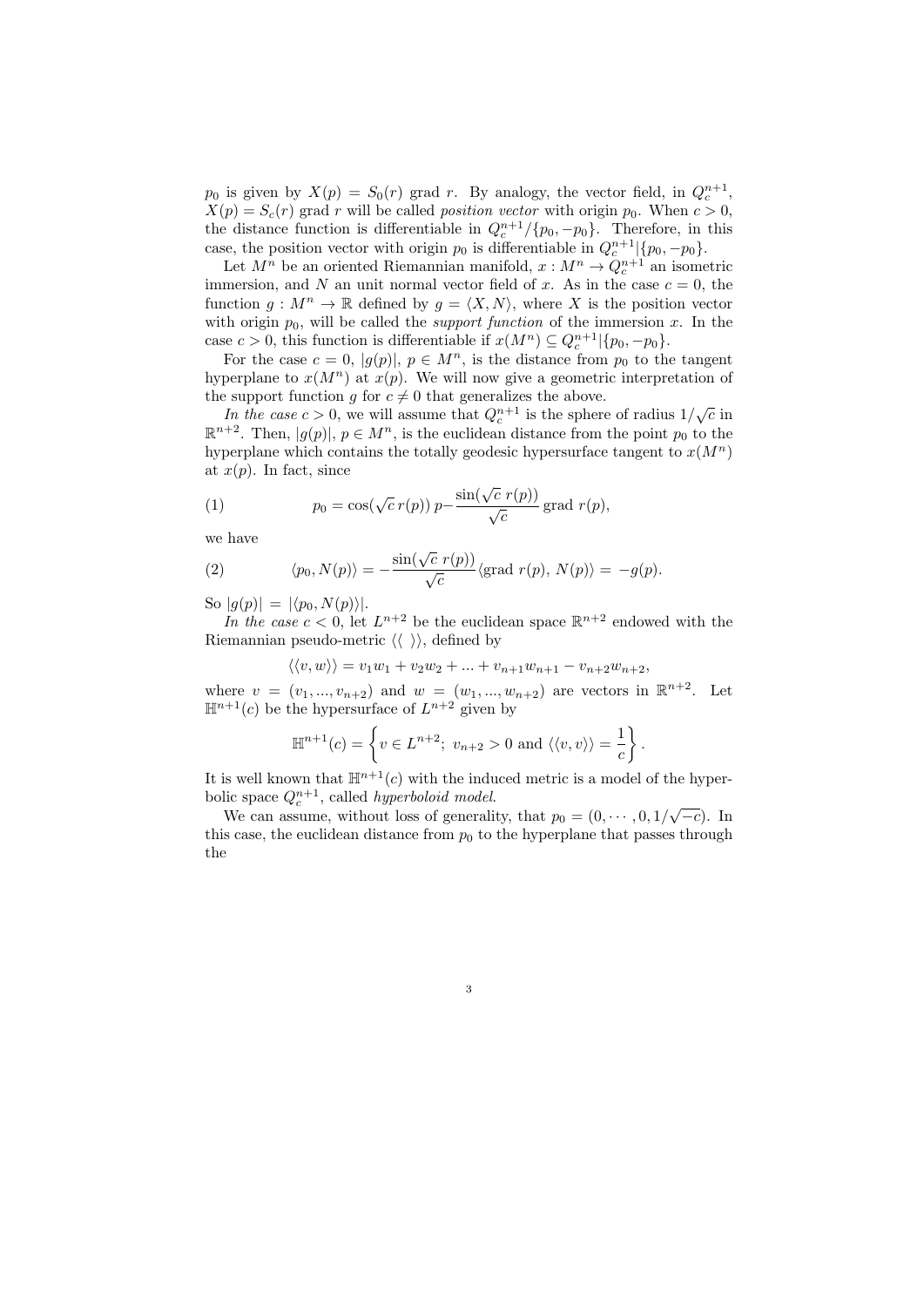origin of  $\mathbb{R}^{n+2}$  and contains the totally geodesic hypersurface,  $(Q_c^n)_p$ , tangent to  $x(M^n)$  at  $x(p), p \in M^n$ , is given by

$$
\frac{|g(p)|}{\sqrt{1+2g(p)^2}}.
$$

In fact, since

(3) 
$$
p_0 = \cosh(\sqrt{-c} \, r(p))p - \frac{\sinh(\sqrt{-c} \, r(p))}{\sqrt{-c}} \text{ grad } r(p),
$$

we have that

(4)  $\langle \langle p_0, N(p) \rangle \rangle = -q(p).$ 

Let  $N(p) = (N_1, ..., N_{n+1}, N_{n+2})$ . Then  $\langle \langle p_0, N(p) \rangle \rangle = -N_{n+2}$  and  $\langle p_0, N(p) \rangle =$  $N_{n+2}$ , where  $\langle , \rangle$  is the usual inner product. Since  $\langle \langle n(p), N(p) \rangle \rangle = 1, \langle \langle p, N(p) \rangle \rangle =$ 0 and  $\langle \langle v, N(p) \rangle \rangle = 0$  for every  $v \in T_p(Q_c^n)_p$ , we have that

.

$$
\overline{N}(p) = \frac{(N_1, ..., N_{n+1}, N_{n+2})}{\sqrt{1 + 2N_{n+2}^2}}
$$

is an unit vector in  $\mathbb{R}^{n+2}$  orthogonal to the hyperplane that passes through the origin of  $\mathbb{R}^{n+2}$  and contains  $(Q_c^n)_p$ . Therefore, the euclidean distance from  $p_0$ to this hyperplane is given by

(5) 
$$
|\langle p_0, \overline{N}(p) \rangle| = \left| \frac{-N_{n+2}}{\sqrt{1 + 2N_{n+2}^2}} \right| = \frac{|g(p)|}{\sqrt{1 + 2g(p)^2}},
$$

and this proves our assertion.

We now assume that the immersion  $x : M^n \to Q_c^{n+1}$  has constant mean curvature H. Setting  $\theta_c = S'_c$ , we have in the case  $c = 0$  that  $\Delta g = -||B||^2$  $g - n$  H  $\theta_c$ . The proposition below says that this equation holds for any c.

**2.1 Proposition.** Let  $M^n$  be an oriented Riemannian manifold and let  $x$ :  $M^n \rightarrow Q_c^{n+1}$  be an isometric immersion with constant mean curvature H. Then

$$
\Delta g = -\|B\|^2 g - n \ H \ \theta_c,
$$

where  $\Delta$  is the Laplacian in  $M^n$  and  $||B||$  is the norm of the second fundamental form  $B$  of the immersion  $x$ .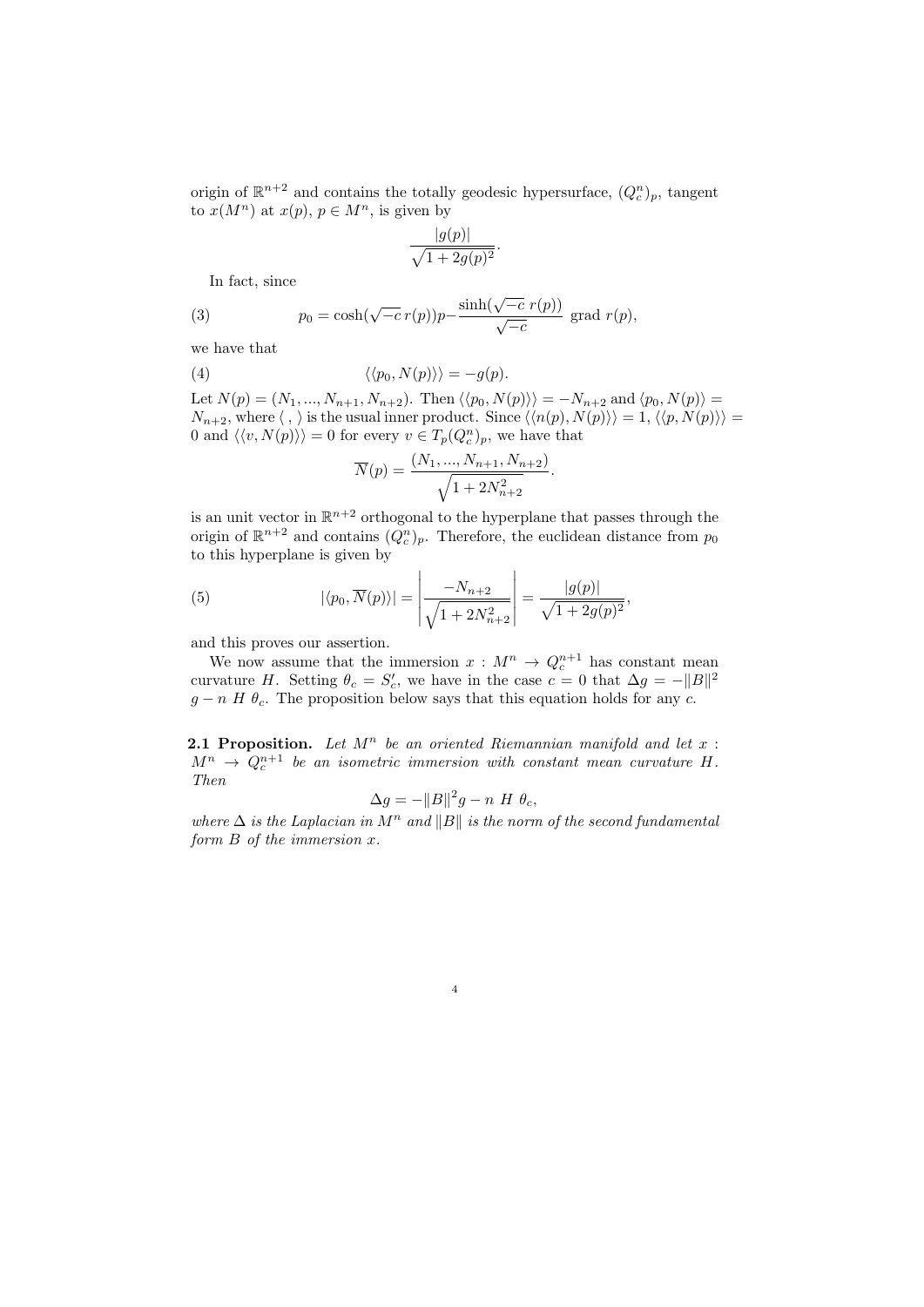**Proof.** The result was proved in [\[1\]](#page-11-3) for the case  $c = 0$ . If  $c > 0$  or  $c < 0$ , we have by Lemma  $(3.3)$  in  $[2]$  that

$$
\Delta f = -\|B\|^2 f + n c H h,
$$

where  $f(p) = \langle N(p), p_0 \rangle$ ,  $h(p) = \langle p, p_0 \rangle$  and  $\langle , \rangle$  denotes the euclidean and Lorentz inner product, respectively. But, from (2) and (4),  $g = -f$ , and from (1) and (3),  $\theta_c = ch$ . Therefore

$$
\Delta g = -\|B\|^2 g - n H \theta_c.
$$

The mean value equality (6) below generalizes for  $c \neq 0$  the Minkowski's equality in  $\mathbb{R}^{n+1}$   $(c = 0, \theta_c = 1)$ . For completeness, we will present a complete proof.

2.2 Proposition. (Heintze  $[8]$ , pag. 19). Let  $M^n$  be a compact Riemannian manifold and let  $x : M^n \to Q_c^{n+1}$  be an isometric immersion. Then

(6) 
$$
\int_M H g dA = - \int_M \theta_c dA,
$$

where  $H$  is the mean curvature of  $x$ .

**Proof.** Let X be the position vector with origin  $p_0$  and  $e_1, ..., e_n$  be a local orthonormal frame of TM. Denote by  $\text{div}_M$  the divergence in  $M^n$ , and by  $X^t$ and  $X<sup>N</sup>$  the tangent and normal components, respectively, of the vector X.

Since  $\langle X^N, e_i \rangle = 0$ , we have that  $\langle \overline{\nabla}_{e_i} X^N, e_i \rangle = -\langle X, (\overline{\nabla}_{e_i} e_i)^N \rangle$ , and so

$$
\begin{aligned}\n\operatorname{div}_M X^T &= \sum_{j=1}^n \langle \overline{\nabla}_{e_j} X^T, e_j \rangle = \sum_{j=1}^n \langle \overline{\nabla}_{e_j} X, e_j \rangle - \sum_{j=1}^n \langle \overline{\nabla}_{e_j} X^N, e_j \rangle \\
&= \sum_{j=1}^n \langle \overline{\nabla}_{e_j} X, e_j \rangle + \sum_{j=1}^n \langle X, (\overline{\nabla}_{e_j} e_j)^N \rangle,\n\end{aligned}
$$

where  $\overline{\nabla}$  is the Riemannian connection of  $Q_c^{n+1}$ .

On the other hand, we have that  $\sum_{n=1}^n$  $j=1$  $\langle \nabla_{e_j} X, e_j \rangle = n \theta_c$ . In fact,

(7)  
\n
$$
\sum_{j=1}^{n} \langle \overline{\nabla}_{e_j} X, e_j \rangle = \sum_{j=1}^{n} \langle \overline{\nabla}_{e_j} (S_c(r) \text{ grad } r), e_j \rangle
$$
\n
$$
= \theta_c(r) \sum_{j=1}^{n} \langle \text{grad } r, e_j \rangle^2 + S_c(r) \sum_{j=1}^{n} \langle \overline{\nabla}_{e_j} \text{ grad } r, e_j \rangle.
$$

5

 $j=1$ 

 $j=1$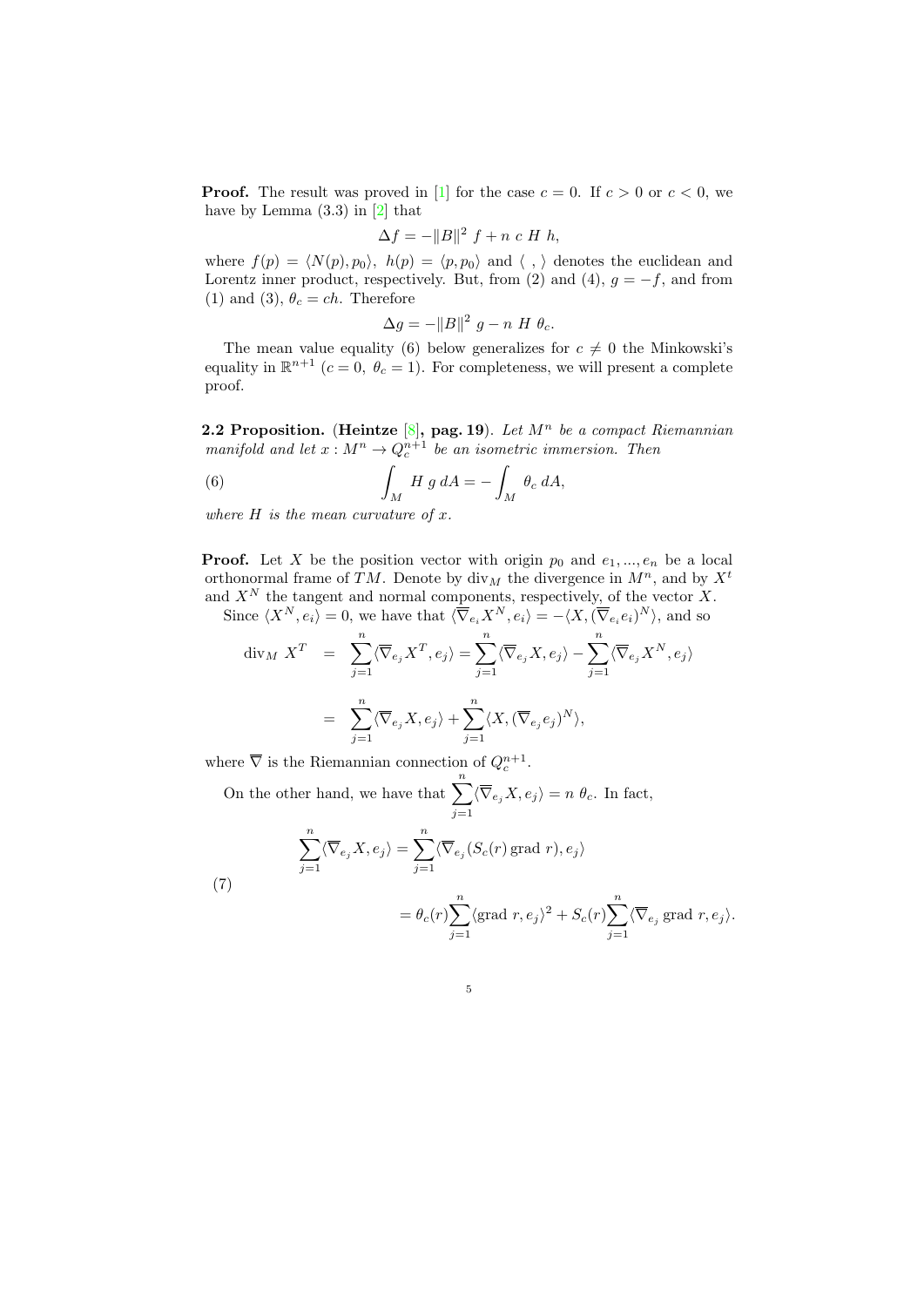But, as we can see in (Jorge, Koutroufiotis [\[10\]](#page-12-1), pg. 713), we have that

(8) 
$$
\langle \overline{\nabla}_v \text{ grad } r, w \rangle = \frac{\theta_c}{S_c} (\langle v, w \rangle - \langle \text{grad } r, v \rangle \langle \text{grad } r, w \rangle),
$$

for any vector fields  $v, w$  in  $Q_c^{n+1}$ .

Then, from  $(7)$  and  $(8)$ ,

$$
\sum_{j=1}^{n} \langle \overline{\nabla}_{e_j} X, e_j \rangle = \theta_c(r) \sum_{j=1}^{n} \langle \text{grad } r, e_j \rangle^2 + \theta_c(r) \sum_{j=1}^{n} (1 - \langle \text{grad } r, e_j \rangle^2)
$$

$$
= n \theta_c.
$$

Thus, since  $\sum_{j=1}^{n} (\overline{\nabla}_{e_j} e_j)^N = H N$ ,

$$
\operatorname{div}_M X^T = n \theta_c + n H g.
$$

By integrating the above expression over  $M^n$ , we obtain

$$
\int_M H \, g \, dA = -\int_M \theta_c \, dA.
$$

This complete the proof.

**2.3 Remark.** In  $[8]$ , assuming only that the sectional curvature of the ambient space is bounded above, it is proven that an inequality still holds in the last proposition.

# 3. Minimal Hypersurfaces with Nonempty W

**3.1 Theorem.** Let  $M^n$  be a complete Riemannian manifold and let  $x : M^n \to$  $Q_c^{n+1}$  be an isometric minimal immersion. If the set W is open and nonempty, then x is totally geodesic.

**Proof.** Let  $p_0 \in W$  and X be the position vector with origin  $p_0$ . For each point  $p \in M^n$ , let  $N(p)$  be the unit normal vector to  $X(M^n)$  at  $x(p)$  such that  $\langle X(p), N(p) \rangle > 0$ . This gives  $M^n$  an orientation, according to which the support function  $g = \langle X, N \rangle$  is positive.

Let  $d = \inf\{g(p); p \in M^n\}$ . Assume that there is a point  $p \in M^n$  such that  $g(p) = d$ . Since, from (1.2),  $\Delta g = -||B||^2 g$ , we have  $\Delta g \leq 0$ . Then, from the Maximum Principle, g is constant equal to d. Thus  $||B|| \equiv 0$ , i.e., x is totally geodesic, for  $\Delta g = 0$  and g vanishes nowhere.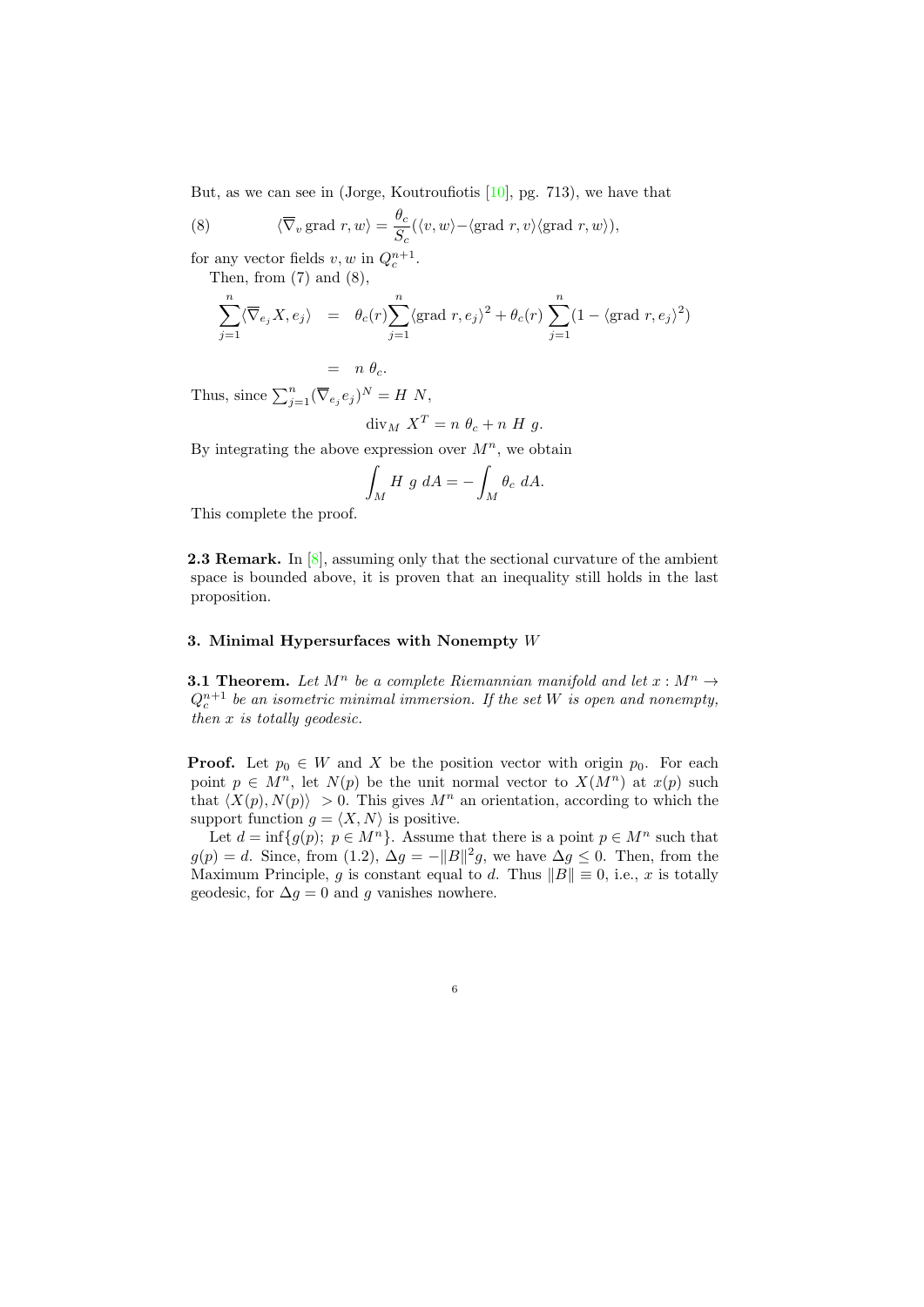Therefore, the proof will be complete if we show that there is a point  $p \in M^n$ such that  $g(p) = d$ . For that, we will consider a sequence of points  $\{p_k\}_{k>0}$  in  $M^n$  such that  $g(p_k) \to d$ , when  $k \to \infty$ .

We will treat separately the cases  $c = 0, c > 0$  and  $c < 0$ , and we will assume, without loss of generality, that  $c = 1$ , when  $c > 0$  and  $c = -1$  when  $c < 0$ .

**Case**  $c = 0$ . For each point  $p_k$ , we will consider the point  $q_k$ , intersection of  $T_{p_k}M^n$  with the perpendicular line to  $T_{p_k}M^n$  which passes through  $p_0$ . Since  $d(q_k, p_0) = g(p_k)$  is a bounded sequence, there is a subsequence  $\{q_{k_i}\}\$  that converges to a point  $q \in \mathbb{R}^{n+1}$ . Then  $q \in T_pM^n$  for some point  $p \in M^n$ , since  $\bigcup_{p\in M}T_pM^n$  is closed and  $q_k \in T_{p_k}M^n$  for every k. Therefore  $g(p)$  =  $d(p_0, T_pM) = d$ , for  $d(p_0, q) = d$  and

$$
d \le d(p_0, T_p M) \le d(p_0, q) = d.
$$

**Case**  $c = 1$ . For each point  $p_k$ , let  $s_k$  be the orthogonal projection of  $p_0$  over the hyperplane of  $\mathbb{R}^{n+2}$  which contains  $(Q_c^n)_{p_k}$  and let  $q_k$  be the intersection of  $(Q_c^n)_{p_k}$  with the line which passes through the origin and the point  $s_k$ . Since, for every  $k, q_k \in Q_c^{n+1} = S^{n+1}$  and  $s_k \in \mathbb{B}^{n+2} = \{p \in \mathbb{R}^{n+2}; |p| \leq 1\}$ , there is a subsequence  $k_j$  such that  $\{q_{k_j}\}\$ converges to a point  $q \in S^{n+1}$  and  $\{s_{k_j}\}\$ converges to a point  $s \in \mathbb{B}^{n+2}$ . Then  $q \in (Q_c^n)_p$  for some point  $p \in M^n$ , since  $\cup_{p\in M}(Q_c^n)_p$  is closed in  $S^{n+1}$ . Moreover, s and q are colinear, because  $s_k$  and  $q_k$  are colinear for every k. Thus s belongs to the hyperplane  $L_p$  of  $\mathbb{R}^{n+2}$  that contains  $(Q_c^n)_p$ . Since  $g(p_k) = d(s_k, p_0)$  and

$$
d \le g(p) = d(p_0, L_p) \le d(p_0, s) = \lim_{k \to \infty} d(s_k, p_0) = d,
$$

we have that  $g(p) = d$ .

**Case**  $c = -1$ . To prove the theorem in this case we will use the hyperboloid model of  $Q_c^{n+1}$  (cf. section 2). In the same way as in the preceeding case, we can define the point  $s_k$ . Form (5), the euclidean distance of  $p_0$  to the hyperplane of  $\mathbb{R}^{n+2}$  which passes through the origin and contains  $(Q_c^n)_{p_k}$  is given by

$$
||s_k - p_o|| \frac{g(p_k)}{\sqrt{1 + 2g(p_k)^2}},
$$

7

where  $\|$  || is the euclidean norm.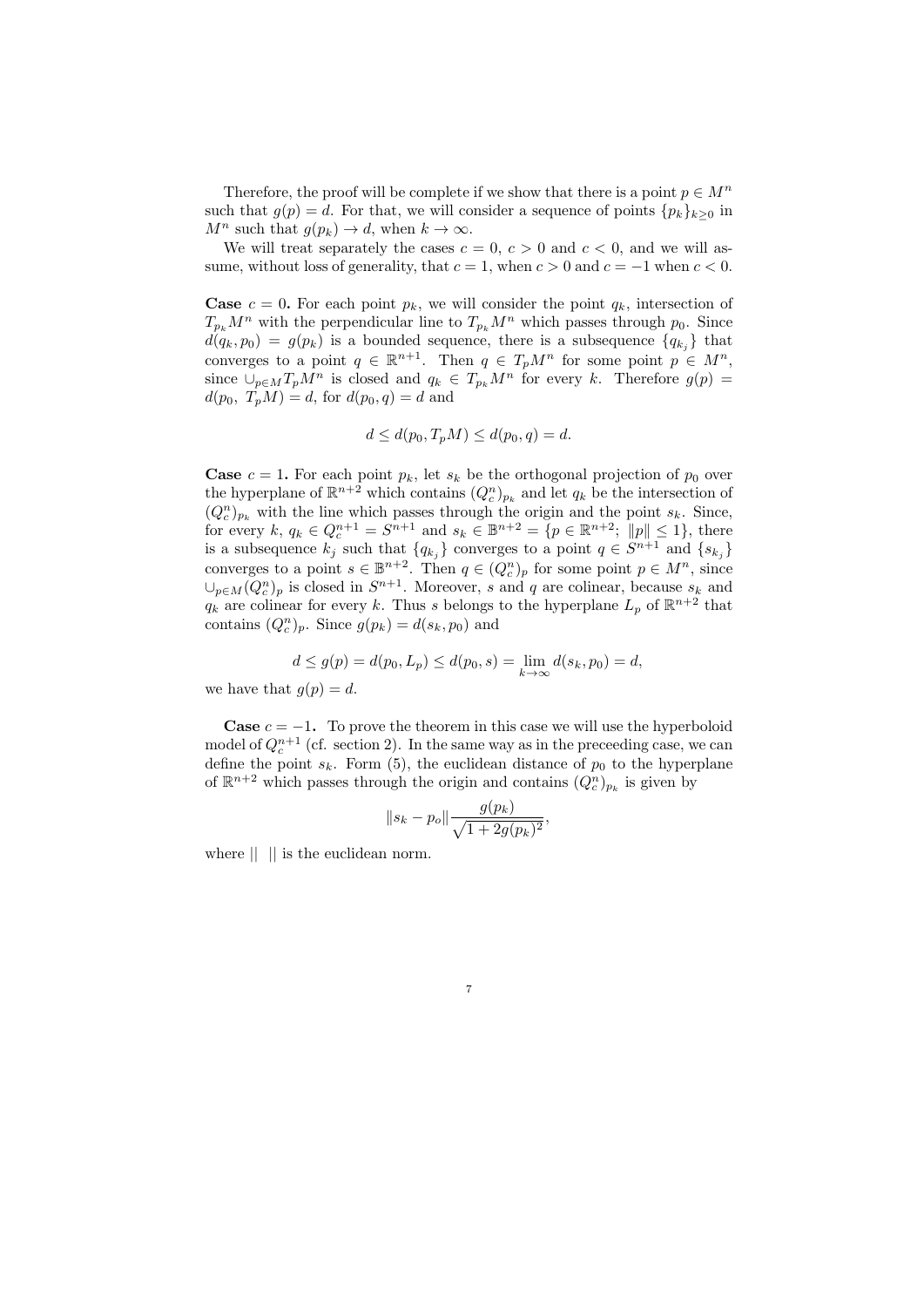We assert that  $\langle \langle s_k, s_k \rangle \rangle < 0$ , where  $\langle \langle , \rangle \rangle$  is the Lorentz inner product. If  $\langle \langle s_k, s_k \rangle \rangle \geq 0$ , we have √

$$
\|s_k - p_o\| \ge \frac{\sqrt{2}}{2}
$$

,

since  $s_k$  and  $s_k - p_0$  are perpendicular. Then

$$
\frac{g(p_k)^2}{1 + 2g(p_k)^2} \ge \frac{1}{2},
$$

which is a contradiction and proves the assertion.

Let  $\lambda_k > 0$  be such that  $\lambda_k^2 \langle \langle s_k, s_k \rangle \rangle = -1$ , and let  $q_k = \lambda_k s_k$ , i.e.,  $q_k$  is the intersection of  $(Q_c^n)_{p_k}$  with the line which passes through the origin an through  $s_k$ 

Since the sequence  $\{s_k\}_{k\geq 0}$  is bounded, by passing to a subsequence if necessary, there exists a point s such that  $s_k \to s$ , as  $k \to \infty$ . We can prove, as before, that  $\langle \langle s, s \rangle \rangle < 0$ , since s and s – p<sub>0</sub> are perpendicular and  $||s-p_0||^2 = \frac{d^2}{1+\epsilon^2}$  $\frac{a}{1 + 2d^2}$ . Thus the sequence  $\{q_k\}$  is bounded, since the sequence  $\left\{\frac{1}{\langle\langle s_k, s_k\rangle\rangle}\right\}$  is bounded from below by a positive constant and

$$
||q_k||^2 = -\frac{||s_k||^2}{\langle\langle s_k, s_k\rangle\rangle}.
$$

Let  ${q_{k_j}}$  be a subsequence which converges to a point  $q \in Q_c^{n+1}$ . Since  $\cup_{p\in M}(\check{Q}_c^n)_p$  is closed, and  $q_k\in (Q_c^n)_{p_k}$  for every k, we have that  $q\in (Q_c^n)_p$ , for some point  $p \in M^n$ . Moreover, s belongs to the hyperplane  $L_p$  of  $\mathbb{R}^{n+2}$  which contains  $(Q_c^n)_p$ , for s and q are colinear. Thus  $g(p) = d$ , since

$$
\frac{g(p)}{\sqrt{1+2g(p)^2}} = d(p_0, L_p) \le ||s - p_0|| = \frac{d}{\sqrt{1+2d^2}},
$$

where  $d(p_0, L_p)$  is the euclidean distance from  $p_0$  to  $L_p$ .

When the set  $W$  is only nonempty, we have obtained the following result, for the cases  $c \leq 0$ .

**3.2 Proposition.** Let  $M^n$  be a complete Riemannian manifold and  $x : M^n \to$  $Q_c^{n+1}$ ,  $c \leq 0$ , be a minimal isometric immersion. If W is nonempty, then x is stable.

**Proof.** Let  $p_0 \in W$  and X be the position vector with origin  $p_0$ . Since  $p_0 \in W$ , we can choose an orientation N in  $M^n$  for which the support function  $g = \langle X, N \rangle$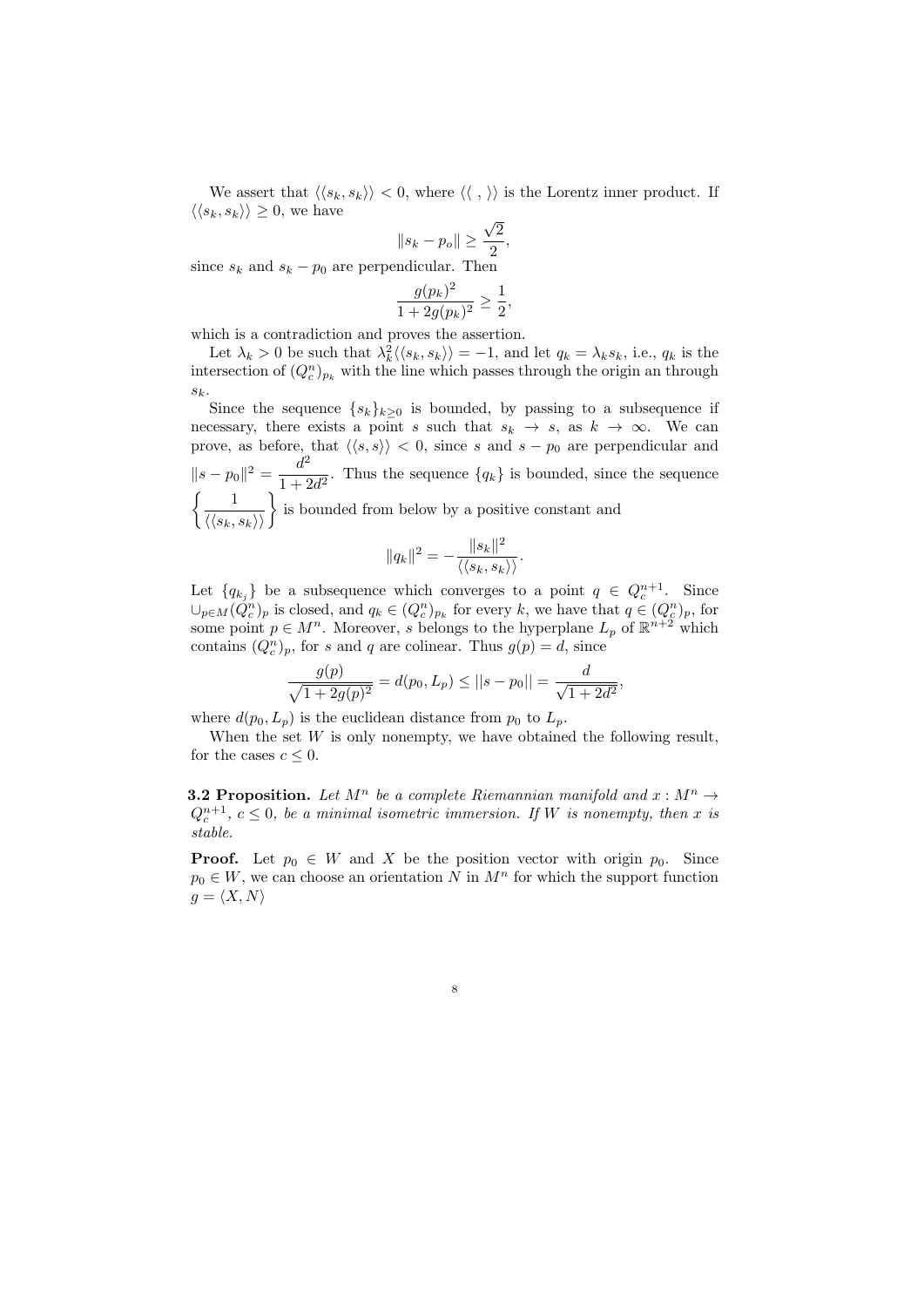is positive. From Proposition  $(2.1)$ ,  $\Delta g + ||B||^2$   $g = 0$ . In  $([4]$  $([4]$ , Theorem 1) F. Colbrie and R. Schoen proved that an operator of the type  $\Delta + q$ , where  $q: M \to \mathbb{R}$  is a differentiable function, is positive if and only if there is a positive differentiable function  $f: M \to \mathbb{R}$  such that  $\Delta f + qf = 0$ . Since the support function is positive and  $\Delta g + ||B||^2$  g = 0, the operator  $\Delta + ||B||^2$  is positive definite, i.e.,

$$
\int_M (|\operatorname{grad} f|^2 - \|B\|^2 f^2) \; dA \; > \; 0,
$$

for every nonzero function  $f: M \to \mathbb{R}$  with compact support in  $M^n$ . Then, if  $c \leq 0$ ,

$$
\int_M (|\operatorname{grad} f|^2 - (||B||^2 + nc)f^2) dA > 0
$$

 $\int_M$  for every such function f. Since the Ricci curvature of  $Q_c^{n+1}$  is nc, we obtain that the operator  $A + ||B||^2 +$  Ricc  $(N)$  is positive definite, i.e., x is stable.

3.3 Remark. From the result of Hasanis and Koutroufiotis mentioned in the introduction we have that the above proposition doesn't hold for  $c > 0$ .

**3.4 Remark.** In  $([5], pg. 57)$  $([5], pg. 57)$  $([5], pg. 57)$  J. Gomes gave examples of stable minimal hypersurface in  $Q_c^{n+1}$ ,  $c < 0$ , which are not totally geodesic. For these hypersurfaces it is easy to see that the set  $W$  is empty. Then the converse of the above proposition is not true.

#### 4. Compact Hypersurfaces with Nonempty W

We first generalize the result of Halpern mentioned in the introduction.

4.1 Proposition. Let  $M^n$  be a connected, compact manifold, and let  $x : M^n \to$  $Q_c^{n+1}$  be an immersion. If W is nonempty, then  $M^n$  is diffeomorphic to the sphere  $S<sup>n</sup>$  and x is an embedding.

**Proof.** The case  $c = 0$  has been proved by Halpern in [\[6\]](#page-11-0). Let  $c < 0$  and let  $\mathbb{R}^{n+1}_{+} = \{(v_1, ..., v_{n+1}) \in \mathbb{R}^{n+1}; v_{n+1} > 0\}$  be the euclidean half space with the usual metric. To prove the proposition in this case, it is sufficient to notice that there is a diffeomorphism  $B: Q_c^{n+1} \to \mathbb{R}^{n+1}_+$  which preserves the totally geodesic submanifolds. This mapping, usually known as Beltrami's mapping can be found,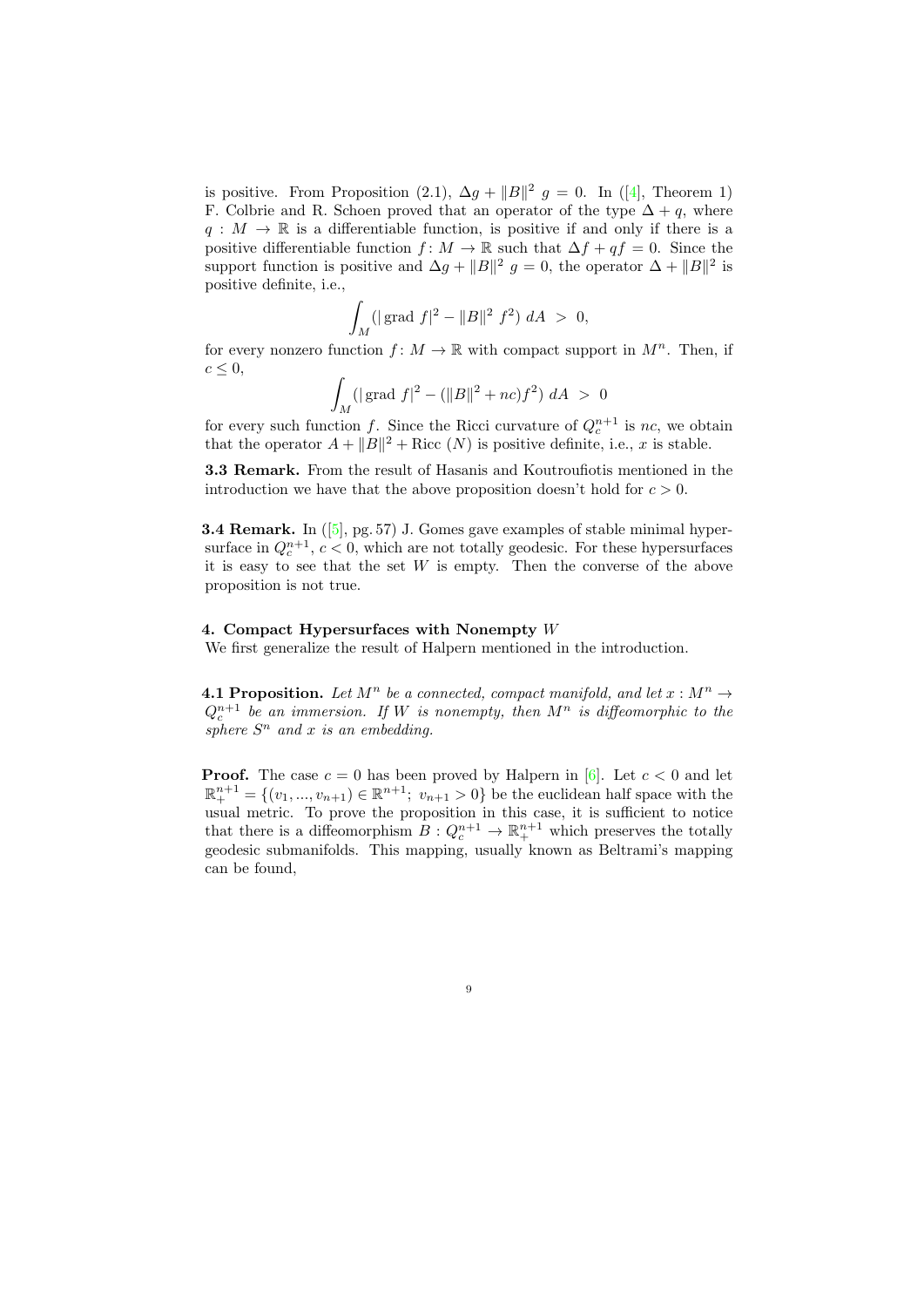for instance in (do Carmo, Warner [\[3\]](#page-11-7), pg. 142). Since a diffeomorphism preserves tangency, the above result follows immediately from the case  $c = 0$ .

To prove the case  $c > 0$ , we will make use of an argument which was used by Halpern in [\[6\]](#page-11-0). Let  $p_0 \in W$ . We can assume, without loss of generality, that  $c = 1$  and  $p_0 = e_{n+1} = (0, ..., 0, 1)$ . Since  $e_{n+1} \in W$ ,  $-e_{n+1} \notin x(M^n)$ , because every totally geodesic hypersurface of  $S^{n+1}$  which passes through  $-e_{n+1}$  also passes through  $e_{n+1}$ . Since  $x(M^n) \subseteq S^{n+1} \setminus \{e_{n+1}, -e_{n+1}\}$ , the function  $r(\cdot) =$  $d(\cdot, e_{n+1})$  is differentiable in  $x(M^n)$ , and  $(\exp_{e_{n+1}})^{-1} : x(M^n) \to B_{\pi}(0)$  is well defined; here  $\exp_{e_{n+1}}$  is the exponential map of  $S^{n+1}$  at  $e_{n+1}$  and

$$
B_{\pi}(0) = \{ v \in T_{e_{n+1}} S^{n+1}; \ \|v\| < \pi \}.
$$

Let  $p \in S^{n+1} \setminus \{e_{n+1}, -e_{n+1}\}\$  and let  $\gamma_p : [0, \pi) \to S^{n+1}$  be the geodesic such that  $\gamma_p(0) = e_{n+1}$  and  $\gamma_p(r(p)) = p$ . There exists a unit vector  $v(p) \in$  $T_{e_{n+1}}S^{n+1}, v(p) = \exp_{e_{n+1}}^{-1}(p)|r(p),$  such that

 $\gamma_p(t) = \cos t \ e_{n+1} + \sin t \ v(p).$ 

Since  $\gamma_p(r(p)) = p$ , we have

 $v(p) = (p - \cos r(p) e_{n+1}) |\sin r(p).$ 

Now let  $\rho: S^{n+1} \setminus \{e_{n+1}, -e_{n+1}\} \to S^n$  be the map which associates to each point p, the point  $\gamma_p(\pi/2)$ . This map is a kind of Gauss' map, and  $\rho(p) = v(p)$ . Since

$$
d\rho_p(w) = \frac{1}{(\sin r(p))^2} [(w + dr_p(w) \sin r(p) e_{n+1}) \sin r(p) -dr_p(w) \cos r(p) (p - \cos r(p) e_{n+1})]
$$

we have that  $d\rho_p(w) = 0$ , if and only if,

$$
w = dr_p(w) \left( \frac{\cos r(p)}{\sin r(p)} (p - \cos r(p) e_{n+1}) - \sin r(p) e_{n+1} \right)
$$

$$
= dr_p(w)(\cos r(p) v(p) - \sin r(p) e_{n+1}).
$$

Thus  $d\rho_p(w) = 0$ , if and only if, w is a scalar multiple of  $\gamma_p'(r(p))$ , since

$$
\gamma'_p(r(p)) = -\sin r(p) \, e_{n+1} + \cos r(p) \, v(p).
$$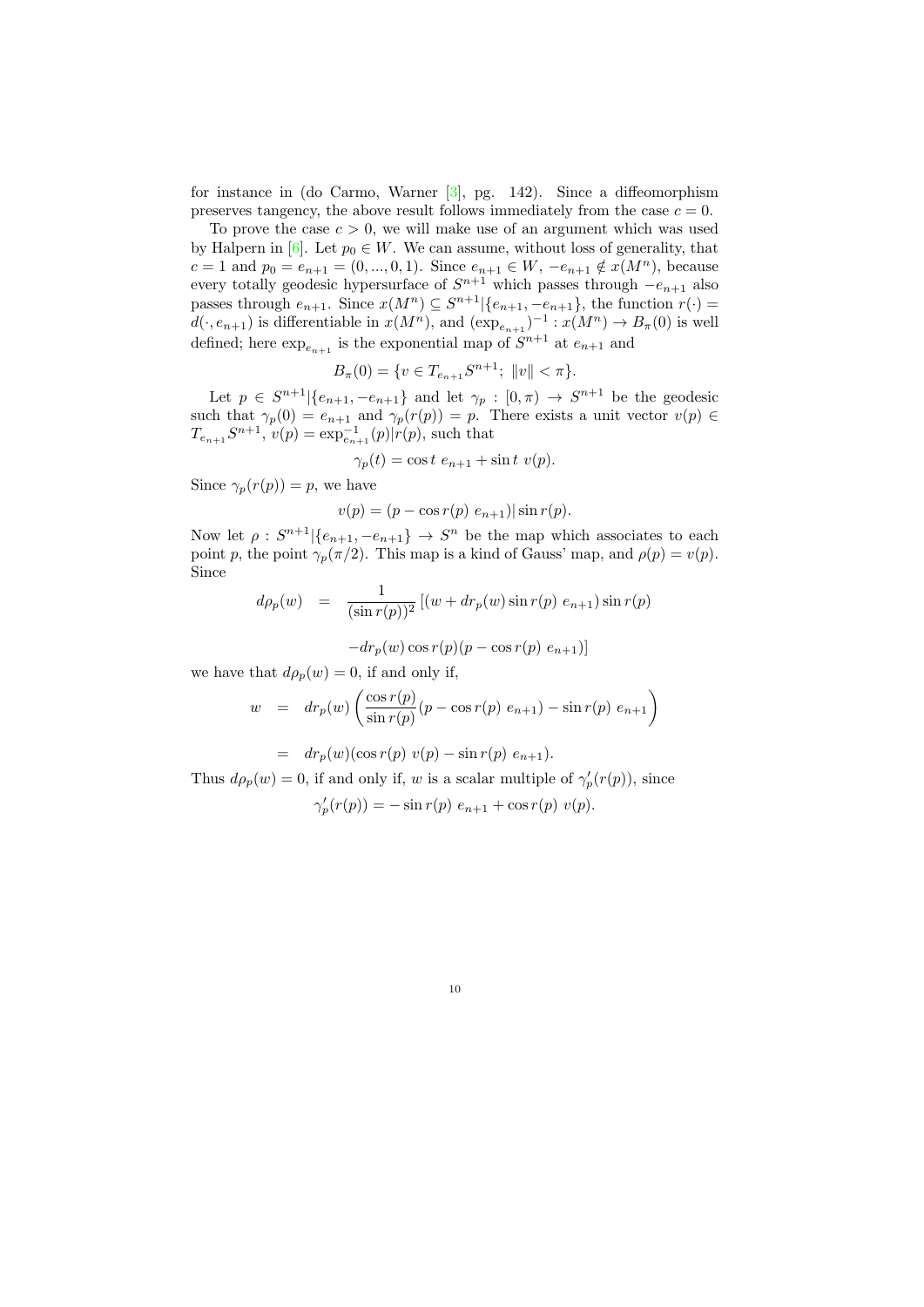We will now consider the map  $F = \rho \circ x : M^n \to S^n$ . Since  $e_{n+1} \notin W$ ,  $\gamma'_p(r(p)) \notin dx_p(T_pM)$ . Then the map F is a local diffeomorphism. On the other hand, since  $M^n$  is compact and  $S^n$  is simply connected, F is a diffeomorphism. So x is an embedding, for  $F = \rho \circ x$ .

In the compact case with constant mean curvature we obtain the following result.

4.2 Theorem. Let  $M^n$  be a connected, compact Riemannian manifold and let  $x: M^n \to Q_c^{n+1}$  be an isometric immersion with constant mean curvature H. Then W is nonempty, if and only if, x is umbilic, i.e.,  $x(M^n)$  is a geodesic sphere of  $Q_n^{n+1}$ .

**Proof.** Let  $p_0 \in W$  and X be the position vector with origin  $p_0$ . Since  $p_0 \in W$ , the support function  $g = \langle X, N \rangle$  is nonzero at every point. We can assume that  $q > 0$ .

From Proposition (2.1),  $\Delta g = -||B||^2 g - n H \theta_c$ . By integrating this expression over  $M^n$ , and by using Stokes' Theorem, we obtain

$$
0 = \int_M \Delta g \ dA = -\int_M (\|B\|^2 g + n \ H \ \theta_c) \ dA.
$$

Thus  $\int_M ||B||^2 g dA = -n H \int_M \theta_c dA$ . But, from (6),

$$
\int_M \|B\|^2 g \ dA = -n \ H \int_M \theta_c \ dA = n \ H^2 \int_M g \ dA.
$$

Since  $||B||^2 \geq nH^2$  and  $g > 0$ , we have that  $||B||^2 = nH^2$ , which proves that the immersion is umbilic.

**4.3 Remark.** Alexandrov's Theorem says that if  $x : M^n \to Q_c^{n+1}, c \leq 0$ , is an isometric embedding with constant mean curvature, then  $x(M^n)$  is a geodesic sphere. For the case  $c > 0$ , this result holds if  $x(M^n)$  is contained in an hemisphere of  $Q_c^{n+1}$ . Therefore, Alexandrov's Theorem, together with Proposition (4.1), gives another proof of Theorem (2.2), with the restriction made above when  $c > 0$ .

**4.4 Remark.** Examples of tori in  $\mathbb{R}^3$  (see Wente [\[12\]](#page-12-2)) and nonumbilic immersions  $x: S^n \to Q_c^{n+1}, c \leq 0$ , with constant mean curvature (see Gomes [\[5\]](#page-11-6), Hsiang  $[9]$ ) are known. Therefore, in these examples, the set W is empty.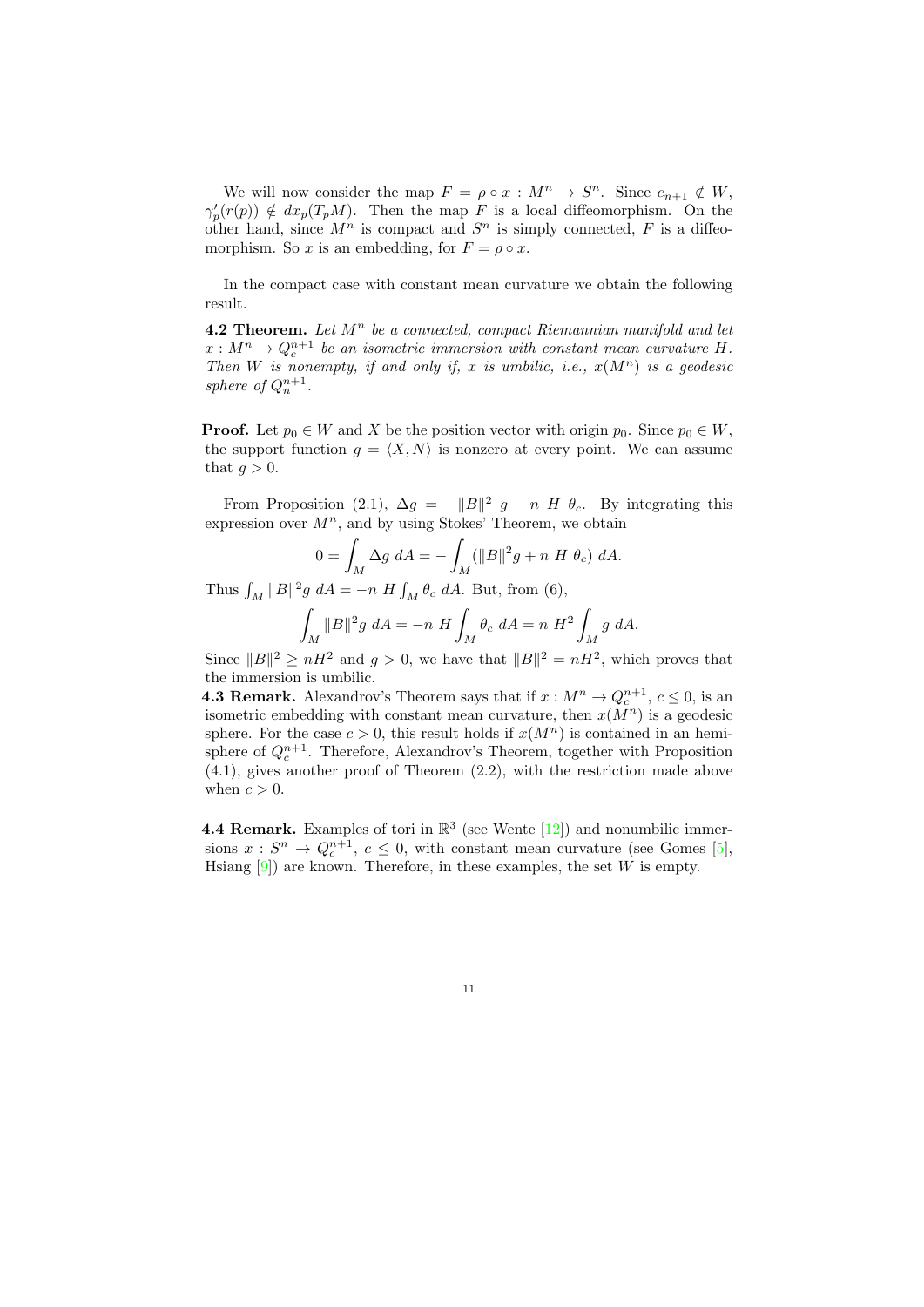In (L. Barbosa, do Carmo, Eschenburg [\[2\]](#page-11-4)) the following theorem was proved: Let  $M^n$  be a compact Riemannian manifold and  $x : M^n \to Q_c^{n+1}$  be an isometric immersion with constant mean curvature. Then  $x$  is stable, if and only if,  $x$  is umbilic. From this result, we obtain the following Corollary of Theorem  $(4.2)$ .

**4.5 Corollary.** Let  $M^n$  be a compact Riemannian manifold, and let  $x : M^n \to$  $Q_c^{n+1}$  be an isometric immersion with constant mean curvature. Then W is nonempty, if and only if, x is stable.

#### **REFERENCES**

- <span id="page-11-3"></span>[1] Barbosa, J. L., do Carmo, M., Stability of Hypersurfaces with Constant Mean Curvature, Math. Zeitschrift. 185, 339-353 (1984).
- <span id="page-11-4"></span>[2] Barbosa, J. L., do Carmo, M., Eschenburg, J. Stability of Hypersurfaces of Constant Mean Curvature in Riemannian Manifolds, Math. Z. 197, 123-138 (1988).
- <span id="page-11-7"></span>[3] do Carmo, M., Warner, F. W., Rigidity and Convexity of Hipersurfaces in Spheres, J. Diff. Geom. 4, 133-144 (1970).
- <span id="page-11-5"></span>[4] Fischer Colbrie, D., Schoen, R., The Structure of Complete Stable Minimal Surfaces in 3-Manifolds of Non-negative Scalar Curvature. Comm. Pure Appl. Math. 33, 199-211 (1980).
- <span id="page-11-6"></span>[5] Gomes, J. M., Sobre Hipersuperfícies com Curvatura Média Constante no Espaço Hiperbólico, Tese do Doutorado (IMPA) 1984.
- <span id="page-11-0"></span>[6] Halpern, B., On the Immersion of an n-dimensional Manifold in  $n + 1$ -dimensional Euclidean Space, Proc. Amer. Math. Soc. 30, 181-184 (1971).
- <span id="page-11-1"></span>[7] Hasanis, T., Koutroufiotis, D., A Property of Complete Minimal Surfaces, Trans. Amer. Math. Soc. 281, 833-843 (1984).
- <span id="page-11-2"></span>[8] Heintze, E., Extrinsic Upper Bounds for  $\lambda_1$ , Institut für Mathematik. Preprint n. 93 (1986).